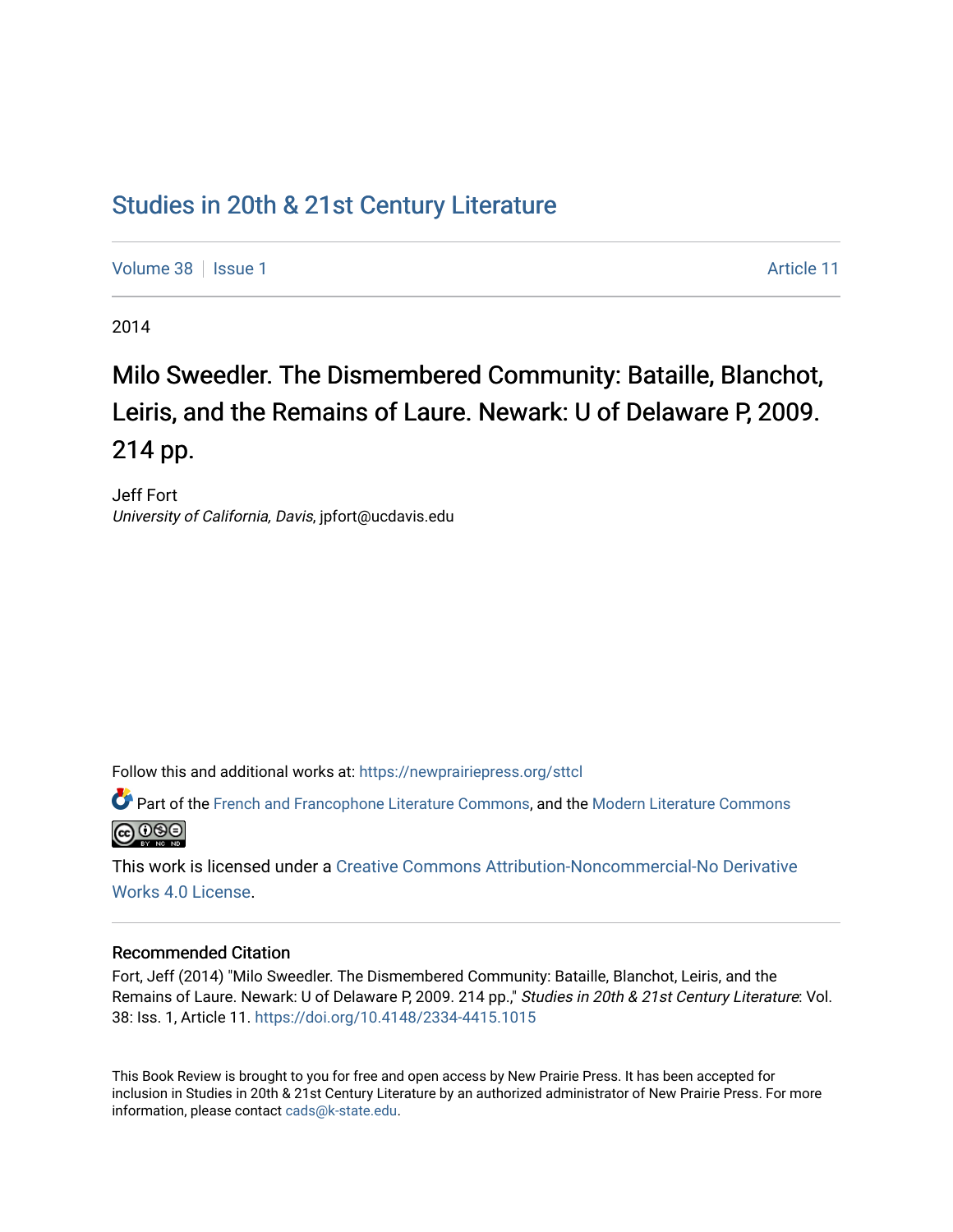### Milo Sweedler. The Dismembered Community: Bataille, Blanchot, Leiris, and the Remains of Laure. Newark: U of Delaware P, 2009. 214 pp.

### Abstract

Review of Milo Sweedler. The Dismembered Community: Bataille, Blanchot, Leiris, and the Remains of Laure. Newark: U of Delaware P, 2009. 214 pp.

### Keywords

Colette Peignot, Laure, Georges Bataille, Maurice Blanchot, Michel Leiris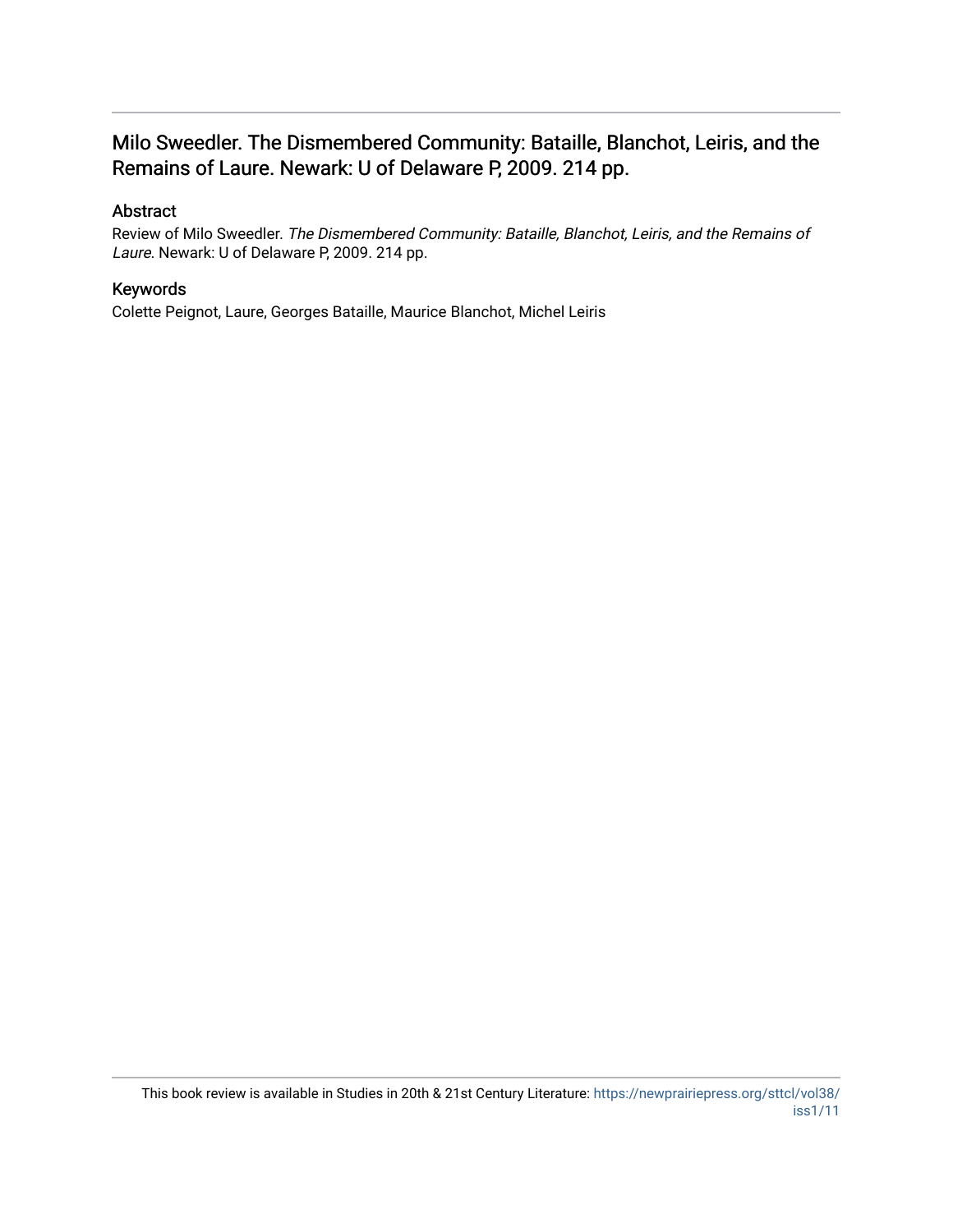### Milo Sweedler. *The Dismembered Community: Bataille, Blanchot, Leiris, and the Remains of Laure*. Newark: U of Delaware P, 2009. 214 pp.

Colette Peignot, whose writing became known under the pseudonym Laure, died in 1938 at the age of thirty-five. Before her death, she had participated in the early 1930s in the Cercle Communiste Démocratique, making multiple contributions to journals such as *La Critique sociale* and *Le Travailleur communiste syndical et coopératif*. Later she became involved with Georges Bataille, both sexually and intellectually, and was associated with the projects in which he was engaged in the 1930s (particularly the Collège de Sociologie and Acéphale). Her greatest impact on this milieu is to be seen in a number of posthumous publications that reflect the reciprocal influences between her thinking and those of Bataille and Michel Leiris, among others. Her death was a significant blow to Bataille, and the scene of her death appears in dramatized form not only in Bataille's writing, but also in a fictionalized but recognizable form in Maurice Blanchot's narrative *L'arrêt de mort*. Her spectral presence was also brought to life in the form of her literary legacy by Bataille and Leiris, who published the first posthumous writings by Laure—a name none of her previous publications bore. Moreover, her haunting survival can be read in other texts by them as well, as it can in Blanchot's later writings that refer by name to this intriguing figure, whose elusiveness is in part a function of the erasure called for by Blanchot himself.

 In tracing this complex set of relations, Milo Sweedler implicitly likens himself to a "cryptographer" (19) setting out to decipher key aspects of the work of the three male authors who simultaneously name and encrypt, efface and project, the figure of Laure. *The Dismembered Community* shows in convincing detail that, in a first phase (roughly 1934-39), the social, intellectual, and textual triangle made up of Laure, Bataille, and Leiris constitutes a moment of tremendous importance at a crucial juncture of French intellectual history. Blanchot, for his part, makes his entrance slightly later, in 1940, when he and Bataille first meet. He plays a more negative role in subsequent years, attempting, Sweedler argues, to expunge Laure as a significant influence on Bataille's thinking on community. But it is also the case that Bataille himself expunged her name from his own published writings.

*The Dismembered Community* attempts to restore Peignot's place within this biographical, cultural, and intellectual context. Sweedler does this by reading texts by Laure, especially "Le sacré" and "L'histoire d'une petite fille," which make up what he calls an "Autohagiography" (the title of the first chapter): a meditation on the sacred and "communication" that gives these experiences an inherently autobiographical dimension. He also details the posthumous construction of Laure under a multivalent name "that situates her," as Sweedler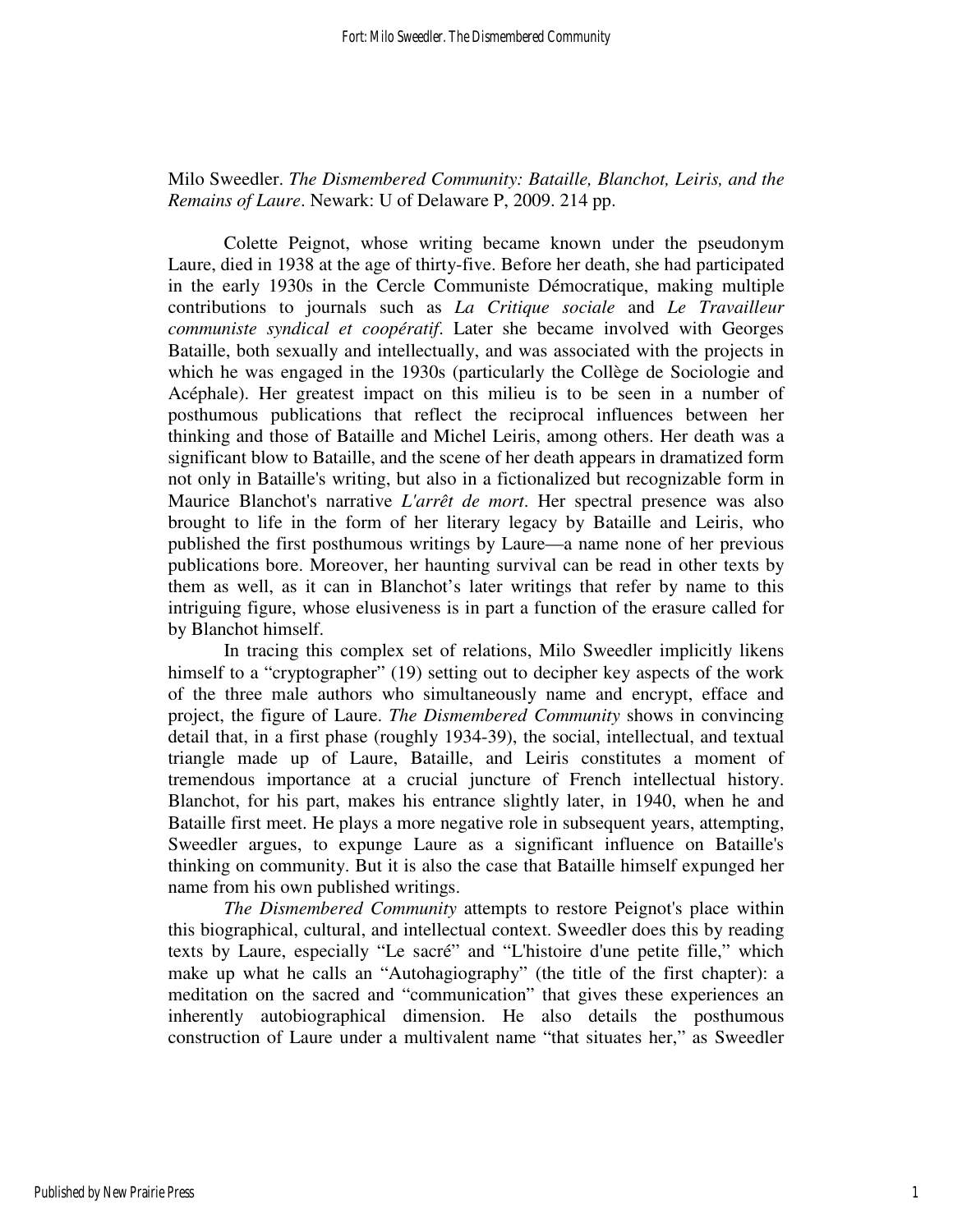writes in the Conclusion, "by way of the heterogeneous traditions associated with Petrarch and Sade, in relation to the sublime and the ignominious" (173). Bataille's partial transposition of Laure into the character Dirty in *Le bleu du ciel* bears witness to this double aspect. With respect to Leiris, Sweedler documents Laure's objections to his conception of "the sacred in everyday life," which she vindicates, for her part, in terms of nudity: "'communication' felt as *nakedness*," a phrase that appears as a leitmotif in *The Dismembered Community*. At stake throughout is a reflection on the modes and the sites of the sacred—whether bedroom, bathroom, or bullfighting arena—at a time when the question of community was experienced with great urgency, in the face of its absence, decline, or fascistic mobilization. For these authors, such questions were necessarily played out, in part, at the level of interpersonal relationships mediated by reading, writing, and eroticism.

 One of the most fascinating moments of this book revolves around a strange rivalry between Blanchot and Laure for Bataille's friendship, a posthumous rivalry pursued by Blanchot decades later. In *La communauté inavouable* (1983), Blanchot writes disparagingly of what he takes to be Laure's dangerous influence on Bataille, insofar as it tempted the latter to link community with "fusion." Thus would Blanchot reclaim Bataille's friendship for himself, separating it definitively from the false path that had earlier threatened his friend. Blanchot's attempt to expel Laure from the nexus of friendship and community that was played out, historically, socially and textually, over her dead body, together with Bataille's own erasure of Laure's name from his corpus, attest to profound patterns of gendered thinking at the heart of a densely staged experience of eroticism, death, hauntedness, and writing. *The Dismembered Community* does excellent work in bringing out the shape and stakes of this drama.

 At another level, one occasionally wishes for more elaboration of the theoretical issues the study touches on, which are numerous and complex. For example, in the convincing demonstration that Bataille's thinking during the war involves a "pathological mourning" for Laure which induced a substantive and productive guilt in Bataille—who then wrote a book called *Le coupable*— Sweedler does not introduce the much recognized psychoanalytic term one would expect, melancholia, though there is ample reason to do so. While he quotes from Freud's "Mourning and Melancholia," the text is not cited by name, and so this highly relevant topos goes by the wayside, unmentioned. This example shows how the book deals with its theoretical underpinnings in a somewhat glancing fashion that frustrates a desire for a fuller account. Similar points could be made of Sweedler's germane and suggestive references to Jane Gallop and Eve Kosofsky Sedgwick. The swiftly moving treatment of theoretical references is no doubt a consequence of the book's attempt to address its complex topic in several registers at once: as cultural history, as a nexus of intellectual engagement, as a